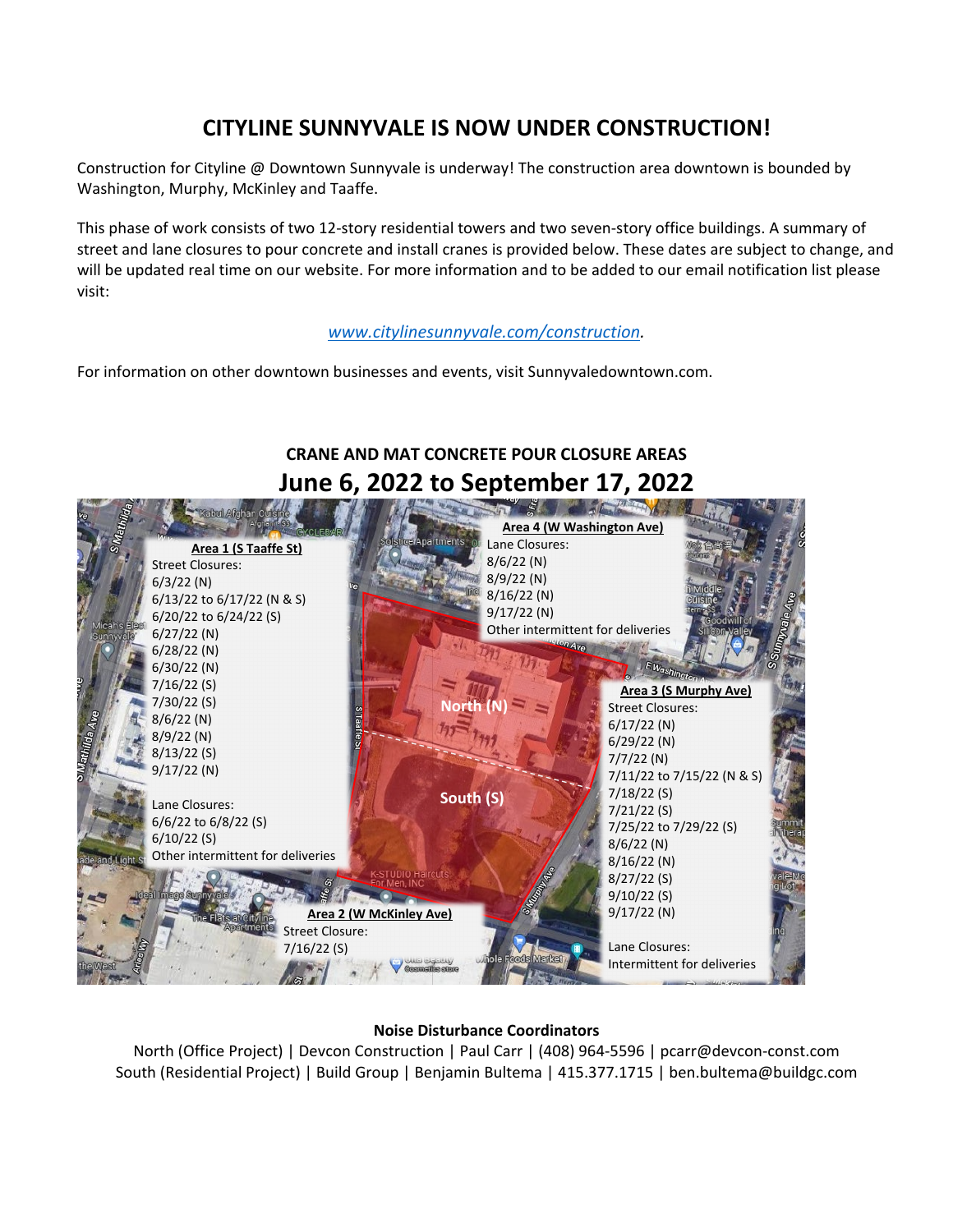## **CITYLINE BLOCK 3 STREET AND LANE CLOSURE SCHEDULE**

Cranes, Foundations, Intermittent Material Deliveries

|                |                |                            |                                                     |                        | <b>DAY</b><br>OF | <b>CLOSURE</b> | <b>CLOSURE</b>    | <b>WORKER</b>          |
|----------------|----------------|----------------------------|-----------------------------------------------------|------------------------|------------------|----------------|-------------------|------------------------|
| <b>AREA</b>    | <b>PROJECT</b> | <b>LOCATION</b>            | <b>DESCRIPTION</b><br><b>Tower Crane Foundation</b> | <b>DATE</b>            | <b>WEEK</b>      | <b>TYPE</b>    | <b>TIME</b>       | <b>TIME</b>            |
| $\mathbf{1}$   | N              | S. Taaffe St               |                                                     | 6/3/22                 | F                | Street         | 7 am - 5 pm       | 7 am - 8 pm            |
| $\mathbf{1}$   | S              | S. Taaffe St               | <b>Foundation Pour</b>                              | 6/6/22                 | M                | Lane           | 7 am - 6 pm       | 7 am - 6 pm            |
| 1              | S              | S. Taaffe St               | <b>Foundation Pour</b>                              | 6/7/22                 | Tu               | Lane           | 7 am - 6 pm       | 7 am - 6 pm            |
| $\mathbf{1}$   | $\sf S$        | S. Taaffe St               | <b>Foundation Pour</b>                              | 6/8/22                 | W                | Lane           | 7 am - 6 pm       | 7 am - 6 pm            |
| $\mathbf{1}$   | $\sf S$<br>S   | S. Taaffe St               | <b>Foundation Pour</b>                              | 6/10/22                | F.               | Lane           | 7am - 6pm         | 7 am - 6 pm            |
| 1              | N              | S. Taaffe St               | <b>Tower Crane Assembly</b>                         | $6/13/22 -$<br>6/17/22 | $M - F$          | Street         | 24 hrs/day        | 7 am - 6 pm            |
| 1              | S              | S. Taaffe St               | <b>Foundation Pour</b>                              | 6/13/22                | M                | Street         | 7 am - 6 pm       | 7 am - 6 pm            |
| $\mathbf{1}$   | $\sf S$        | S. Taaffe St               | <b>Tower Crane Foundation</b>                       | 6/15/22                | W                | Street         | 7 am - 2 pm       | 7 am - 6 pm            |
|                |                |                            | <b>Tower Crane Assembly</b>                         |                        |                  |                | 7 am - 3:30       |                        |
| 3              | N              | S. Murphy Ave              |                                                     | 6/17/22                | F                | Street         | pm                | 7 am - 6 pm            |
| $\mathbf{1}$   | S              | S. Taaffe St               | <b>Tower Crane Assembly</b>                         | $6/20/22 -$<br>6/24/22 | M - F            | Street         | 24 hrs/day        | $7$ am $-6$ pm         |
|                |                |                            | <b>Foundation Pour</b>                              |                        |                  |                | 6 am - 7:15       | $6 am - 11:15$         |
| $\mathbf{1}$   | N              | S. Taaffe St               |                                                     | 6/27/22                | M                | Street         | pm                | pm                     |
| 1              | N              | S. Murphy Ave              | <b>Foundation Pour</b>                              | 6/28/22                | Tu               | Street         | 7 am - 5 pm       | 7 am - 6 pm            |
| 3              | N              | S. Murphy Ave              | <b>Tower Crane Foundation</b>                       | 6/29/22                | W                | Street         | 7 am - 5 pm       | 7 am - 8 pm            |
| $\mathbf{1}$   | N              | S. Murphy Ave              | <b>Foundation Pour</b>                              | 6/30/22                | Th               | Street         | 7 am - 5 pm       | 7 am - 6 pm            |
| 3              | N              | S. Murphy Ave              | <b>Foundation Pour</b>                              | 7/7/22                 | Th               | Street         | 6 am - 5:45<br>pm | 6 am - 9:45<br>pm      |
| 3              | N              | S. Murphy Ave              | <b>Tower Crane Assembly</b>                         | $7/11/22 -$            |                  | Street         |                   |                        |
| 3              | N              | <b>Block 6 Parking Lot</b> |                                                     | 7/15/22                | $M - F$          | Partial        | 24 hrs/day        | 7 am - 6 pm            |
| 3              | S              | S. Murphy Ave              | <b>Foundation Pour</b>                              | 7/11/22                | м                | Lane           | 7 am - 6 pm       | 7 am - 6 pm            |
| 3              | $\sf S$        | S. Murphy Ave              | <b>Foundation Pour</b>                              | 7/12/22                | Tu               | Lane           | 7am - 4pm         | 7 am - 6 pm            |
| 3              | S              | S. Murphy Ave              | <b>Foundation Pour</b>                              | 7/14/22                | Th               | Lane           | 7am - 4pm         | 7 am - 6 pm            |
| 3              | $\sf S$        | S. Murphy Ave              | <b>Foundation Pour</b>                              | 7/15/22                | F.               | Lane           | 7 am - 6 pm       | 7 am - 6 pm            |
| $\overline{2}$ | S              | W. McKinley Ave            | <b>Foundation Pour</b>                              |                        |                  | Street         | 6 am - 6:30       | 6 am - 10:30           |
|                |                |                            |                                                     | 7/16/22                | Sa               |                | pm                | pm                     |
| 1              | $\sf S$        | S. Taaffe St               | <b>Tower Crane Assembly</b>                         |                        |                  | Street         |                   |                        |
| 3              | S              | S. Murphy Ave              | <b>Tower Crane Foundation</b>                       | 7/18/22                | M                | Street         | 7 am - 6 pm       | 7 am - 6 pm            |
| 3              | $\sf S$        | S. Murphy Ave              | <b>Tower Crane Assembly</b>                         | 7/21/22<br>$7/25/22 -$ | Th               | Street         | 7 am - 6 pm       | 7 am - 6 pm            |
| 3              | S              | S. Murphy Ave              |                                                     | 7/29/22                | M - F            | Street         | 24 hrs/day        | 7 am - 6 pm            |
| $\mathbf{1}$   | $\sf S$        | S. Taaffe St               | <b>Foundation Pour</b>                              | 7/30/22                | Sa               | Street         | 6 am - 5 pm       | 6 am - 9 pm            |
| 4              | N              | W. Washington Ave          | <b>Foundation Pour</b>                              |                        |                  | Lane           |                   |                        |
| 1              | N              | S. Taaffe St               |                                                     | 8/6/22                 | Sa               | Street         | $2am - 6pm$       | 2 am Sat - 2<br>am Sun |
| 3              | N              | S. Murphy Ave              |                                                     |                        |                  | Street         |                   |                        |
| 4              | N              | W. Washington Ave          | <b>Foundation Pour</b>                              | 8/9/22                 | Tu               | Lane           | 6 am - 7:15       | 6 am - 11:15           |
| 1              | N              | S. Taaffe St               |                                                     |                        |                  | Street         | pm                | pm                     |
| $\mathbf{1}$   | $\sf S$        | S. Taaffe St               | <b>Foundation Pour</b>                              | 8/13/22                | Sa               | Street         | 6 am - 6 pm       | 8 am - 9 pm            |